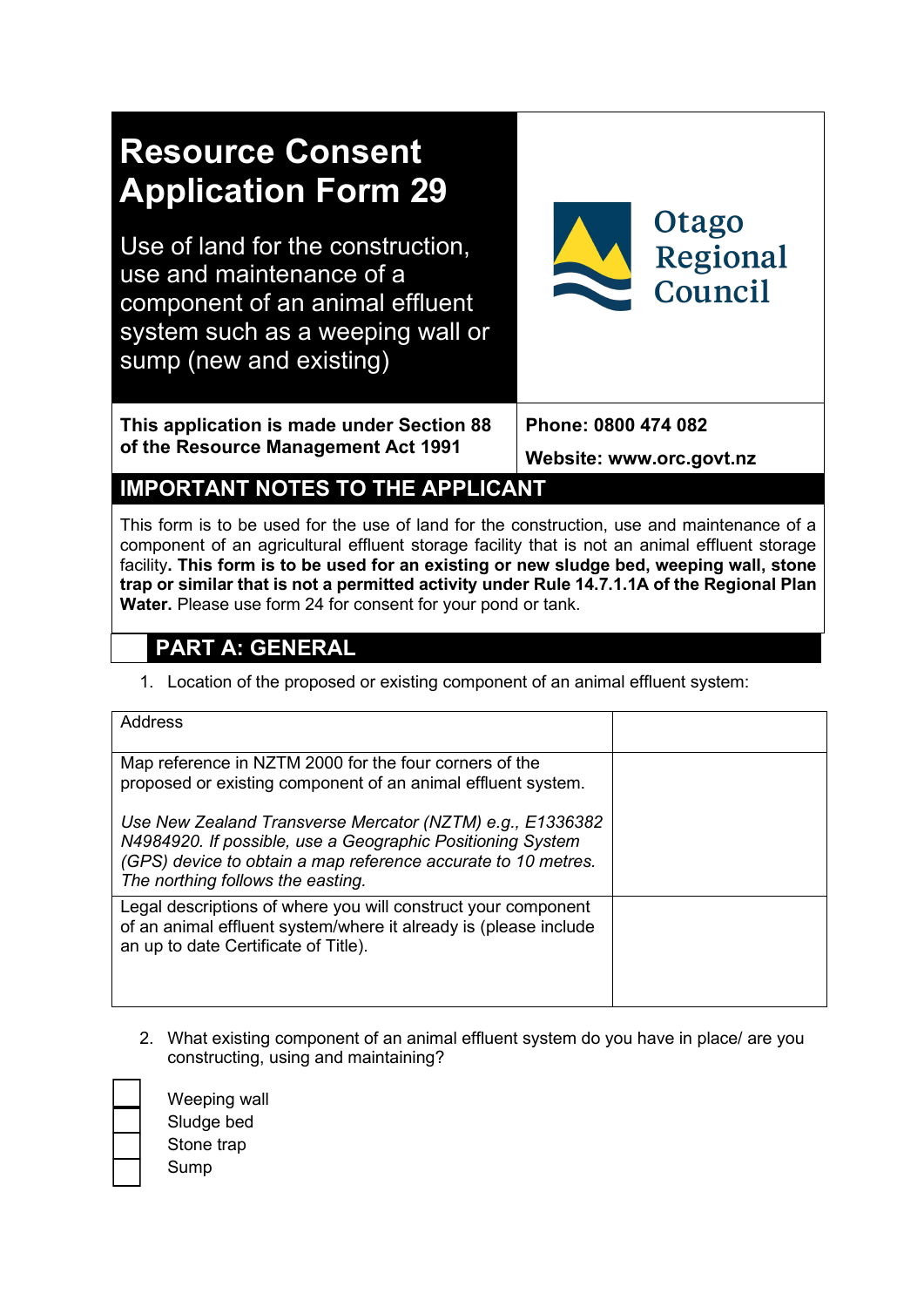- 3. If your component of an animal effluent system is already constructed, when was it completed?
- 4. If your component of an animal effluent system is yet to be built, when do you intend to have it ready for use?

5. If you will line the structure, how will you do this?



Compacted clay synthetic liner **Concrete** Other (please state)

6. Proposed total volume of the sump/stone trap/weeping wall/other (cubic metres)

# **SECTION B: CONSTRUCTION DETAILS**

7. Please answer the following about the structure you are building or that is already there that needs consent:

| Question                                    | <b>Response</b> | <b>Comments</b>          |
|---------------------------------------------|-----------------|--------------------------|
| The design of the component, and any        | Yes/no          | Please include a copy of |
| leak detection system has been certified by |                 | this certification       |
| a Suitably Qualified Person as being in     |                 |                          |
| accordance with the relevant parts of       |                 |                          |
| <b>IPENZ Practice Note 27</b>               |                 |                          |

8. If the structure will not be/has not been constructed and installed in accordance with IPENZ practice note 27 please provide an explanation of the departure from the standards and why this is necessary

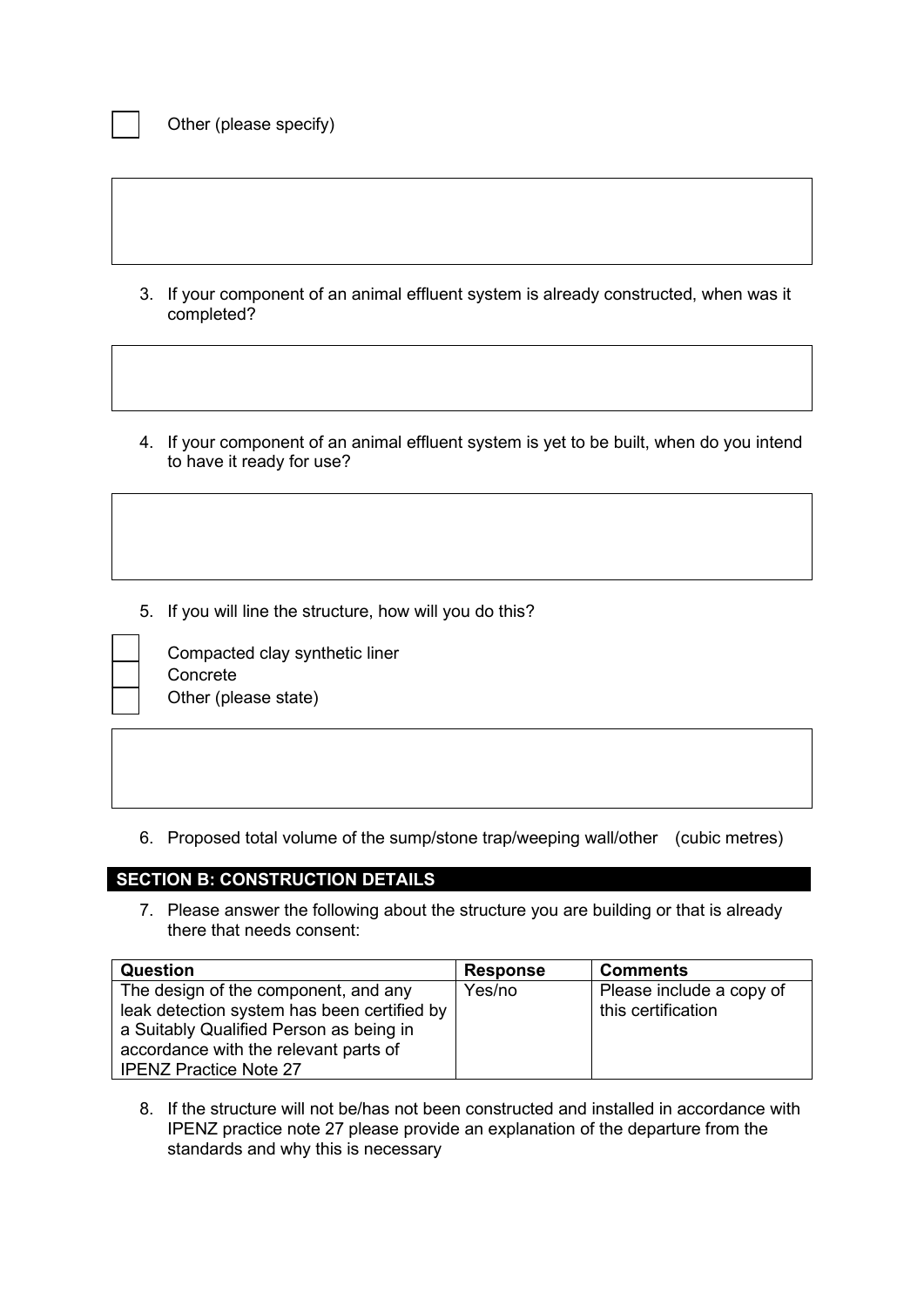- 9. Please provide some photos (if existing) and technical drawings of your proposed sludge bed/weeping wall etc that includes but is not limited to the height of the embankments, placement and orientation of the storage relevant to flood flows and stormwater run off.
- 10. Please provide the below information about who will design and build/who built the structure:

| Name designer                                          |        |
|--------------------------------------------------------|--------|
| Brand of structure (if applicable)                     |        |
| Name of builder                                        |        |
| Name of construction supervisor                        |        |
| Confirmation that the component is designed is a       | Yes/No |
| Suitably Qualified Person (see schedule 20 at the back |        |
| of this form)                                          |        |
| Proposed timing of construction                        |        |

11. Please provide a description of all of the sources of waste-water, sludge or effluent to be treated or conveyed by the component of an animal effluent system, including the volume and nature of the liquid that will enter.

12. Please provide details of the proximity of the component of an animal effluent system to the below:

| Nearest surface watercourse            | <b>Metres</b> |
|----------------------------------------|---------------|
| Nearest artificial watercourse         | <b>Metres</b> |
| Drinking water supply                  | <b>Metres</b> |
| Soak hole                              | <b>Metres</b> |
| Nearest underground drain (excluding a | <b>Metres</b> |
| leak detection system)                 |               |
| Property boundary                      | <b>Metres</b> |
| Road                                   | <b>Metres</b> |
| Dwellings on neighbouring properties   | <b>Metres</b> |
| Coastal marine area                    | <b>Metres</b> |
| <b>Regionally Significant Wetland</b>  | <b>Metres</b> |
| <b>Bore</b>                            | <b>Metres</b> |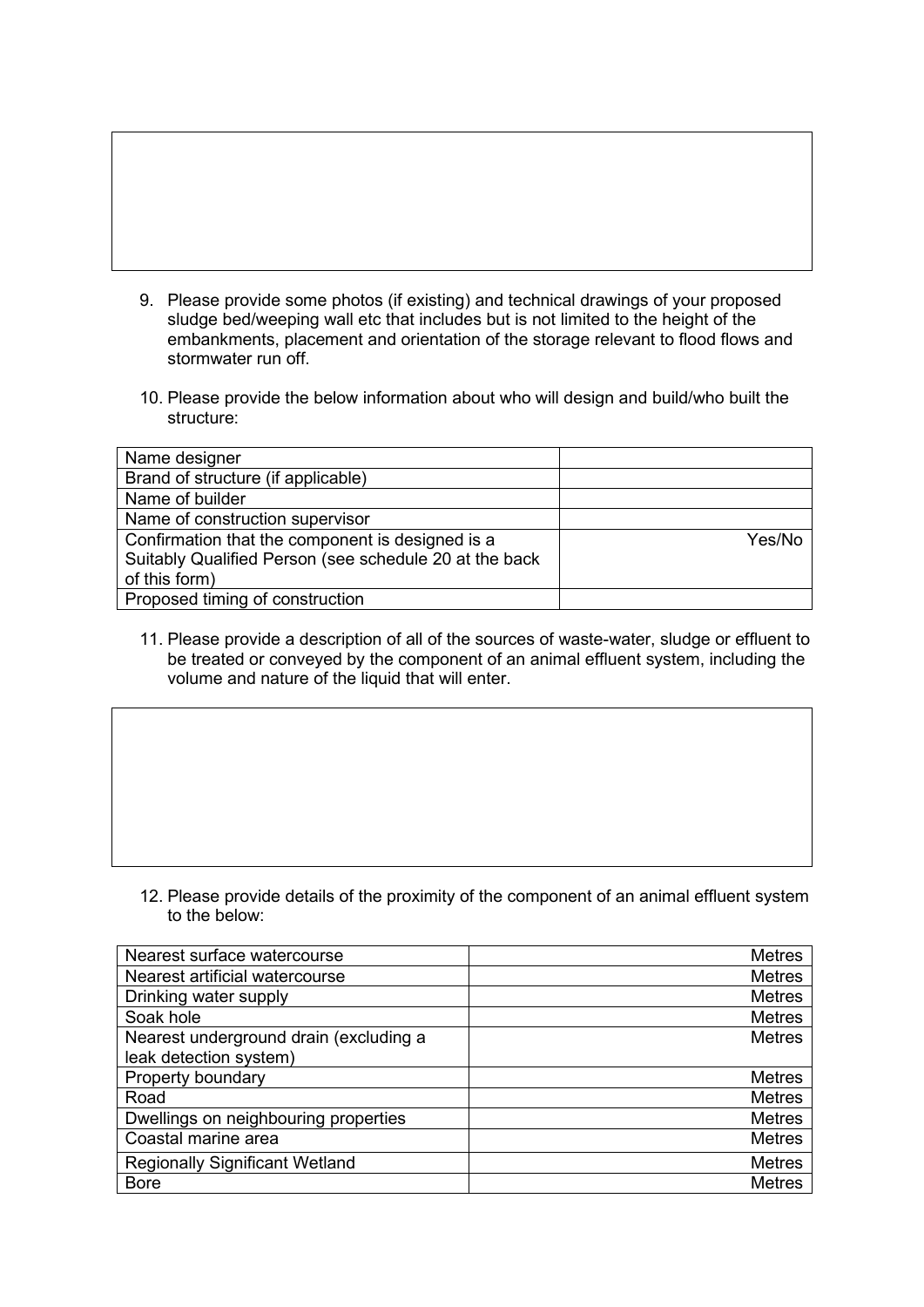| Historic heritage site                    | <b>Metres</b> |
|-------------------------------------------|---------------|
| Site of cultural significance to Kai Tahu | <b>Metres</b> |
| Natural wetland                           | <b>Metres</b> |

- 13. If your component of an animal effluent system is within 50 m of a river, lake, Regionally Significant Wetland, bore or soak hole; 90 metres of a water supply used for human consumption or above subsurface drainage then please complete the below question 14 and 20. If not, please proceed to question 15.
- 14. Features of the rivers, streams, lakes, drains, ponds or wetlands within 50 metres from the construction site of the component of an animal effluent system:

| signs of instream life (e.g. fish, eels, bullies, crayfish, native birds,     | yes/no |
|-------------------------------------------------------------------------------|--------|
| frogs)                                                                        |        |
| areas where food is gathered from a water body (e.g. watercress, eels,        | yes/no |
| wildfowl)                                                                     |        |
| bird nesting habitats                                                         | yes/no |
| areas of particular aesthetic, recreational, cultural, heritage or scientific | yes/no |
| value (e.g. archaeological sites)                                             |        |

# **SECTION E MANAGEMENT OF THE ACTIVITY**

- 15. Please attach a copy of your Farm Management Plan that details the below. Information in this plan is needed to assess your application, if this information is not included then we will ask you for it. This plan can be a draft management plan, that is finalised once consent is approved. It can also be an existing Management Plan that has been updated to include the below information that is required under Schedule 21 of the Regional Plan Water. The Management Plan must contain the following:
- $\Box$  Physical address of where the animal effluent system is located, and the land where liquid or solid animal effluent is to be applied,
- $\Box$  A description of the landholding ownership, and the contact details of the owner and the person in charge, (c) legal description(s) of the landholding
- $\Box$  A list of all the relevant resource consents held for the landholding and their expiry dates,

# $\Box$  A map(s) or aerial or satellite photograph(s) showing the locations of:

- o the boundaries of the landholding,
- o the location of any dairy shed, animal effluent storage facilities, and any other components of an animal effluent system,
- $\circ$  lakes, rivers, natural wetlands, bores, soak holes, the coastal marine area, water supply for human consumption and dwellings within the landholding,
- $\circ$  the area of land where liquid or solid animal effluent is to be applied, and in relation to this area:
	- soil types and their risk profile<sup>[1](#page-3-0)</sup>.
	- any critical source areas and the locations of known subsurface drains.
- $\Box$  Operational procedures for using and maintaining the animal effluent system and for managing the discharge of animal effluent,
- $\Box$  Inspection, monitoring and reporting requirements and timeframes,
- Contingency measures to prevent the discharge of liquid or solid animal effluent to a water body, an artificial watercourse, or the coastal marine area, either directly or indirectly,

<span id="page-3-0"></span><sup>1</sup> Footnote 1: A digital soil map for New Zealand can be found online at https://smap.landcareresearch.co.nz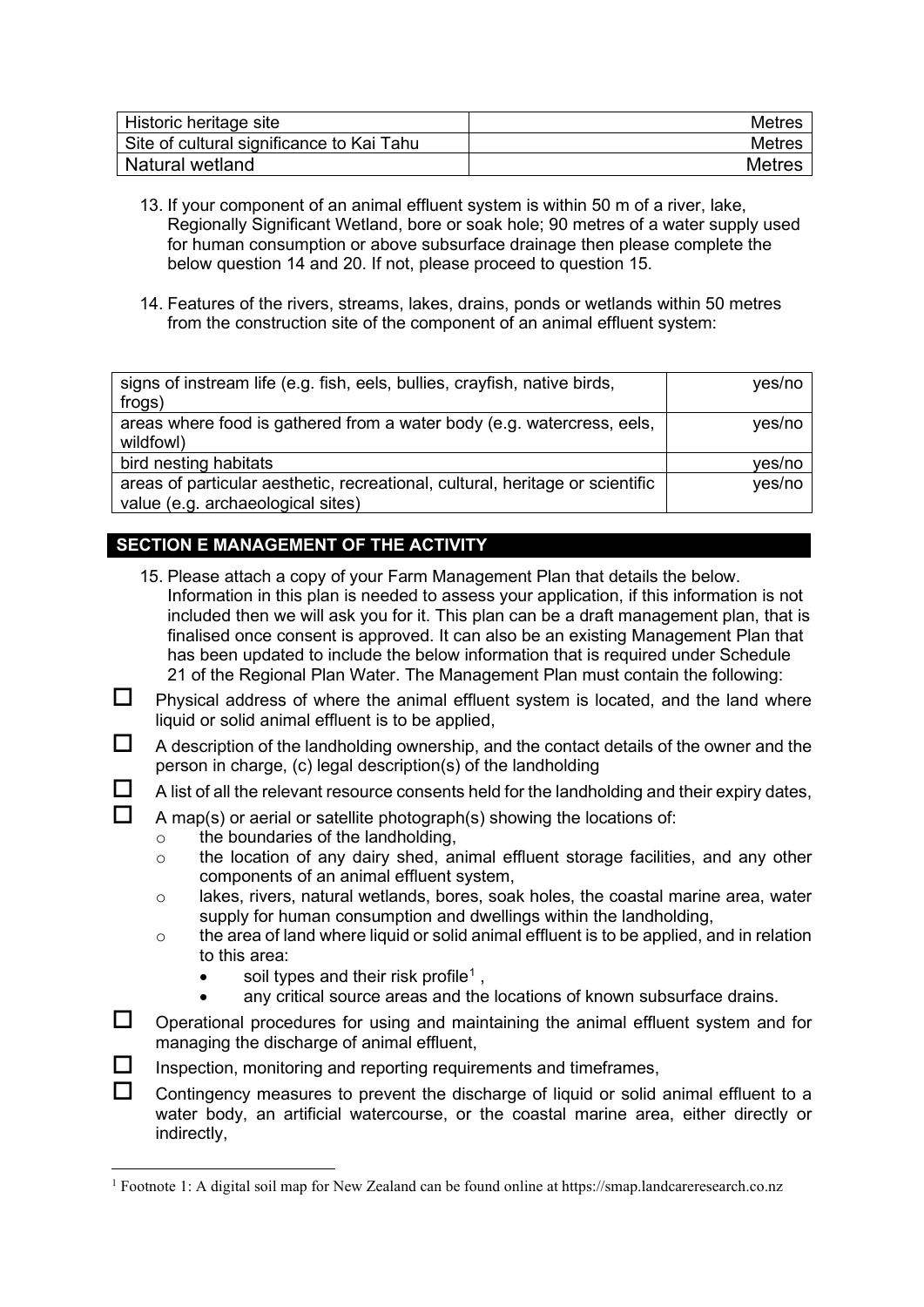$\Box$  Identification of measures to be taken to respond to a leak and the timeframe for response; including, for animal effluent storage facilities with a leak detection system where a leak is detected, a requirement for an assessment by a Suitably Qualified Person to be undertaken as soon as practicable and no later than two months of the detection to determine whether the leak is within the normal operating parameters of the pond, and

 $\Box$  Responses to any other system failures or emergencies, including timeframes for response.

#### PART E: ASSESSMENT OF ENVIRONMENTAL **EFFECTS**

16. Describe the actual and potential effects your use of land for a component of an animal effluent system may have on water quality. This includes ground and surface water quality.

*For example, the use of land for a component of an animal effluent system, including construction, use and maintenance has the potential to negatively impact water quality through seepage, leaks in the facility, or in case of system failures or power cuts. However, the component has been designed by a suitably qualified person, is located away from waterways and will not intercept groundwater. During construction the site will be managed to ensure material does not enter any waterways.* 

17. Describe the actual and potential effects your use of land for a component of an animal effluent system may have on flood flows and stormwater run-off and the hight of the embankments and placement of the facility relative to flood flows and stormwater run-off.

*For example, the use of land for a component of an animal effluent system has the potential to disrupt flood flows and stormwater run-off, in comparison to when the area used was undeveloped. The design and location ensures effects on flood flows and stormwater run-off are avoided or minimised as best possible. Preferential flow paths will not be disrupted and stormwater is collected by the animal effluent storage facility.*

18. Describe the measure used to avoid, remedy or mitigate adverse effects on Kai Tahu cultural and spiritual beliefs, values and uses.

*For example, the construction of the component of an animal effluent system will enable effluent to be discharged when soil moisture conditions are suitable, reducing the risk of effluent entering waterways or the over application of effluent. The site of*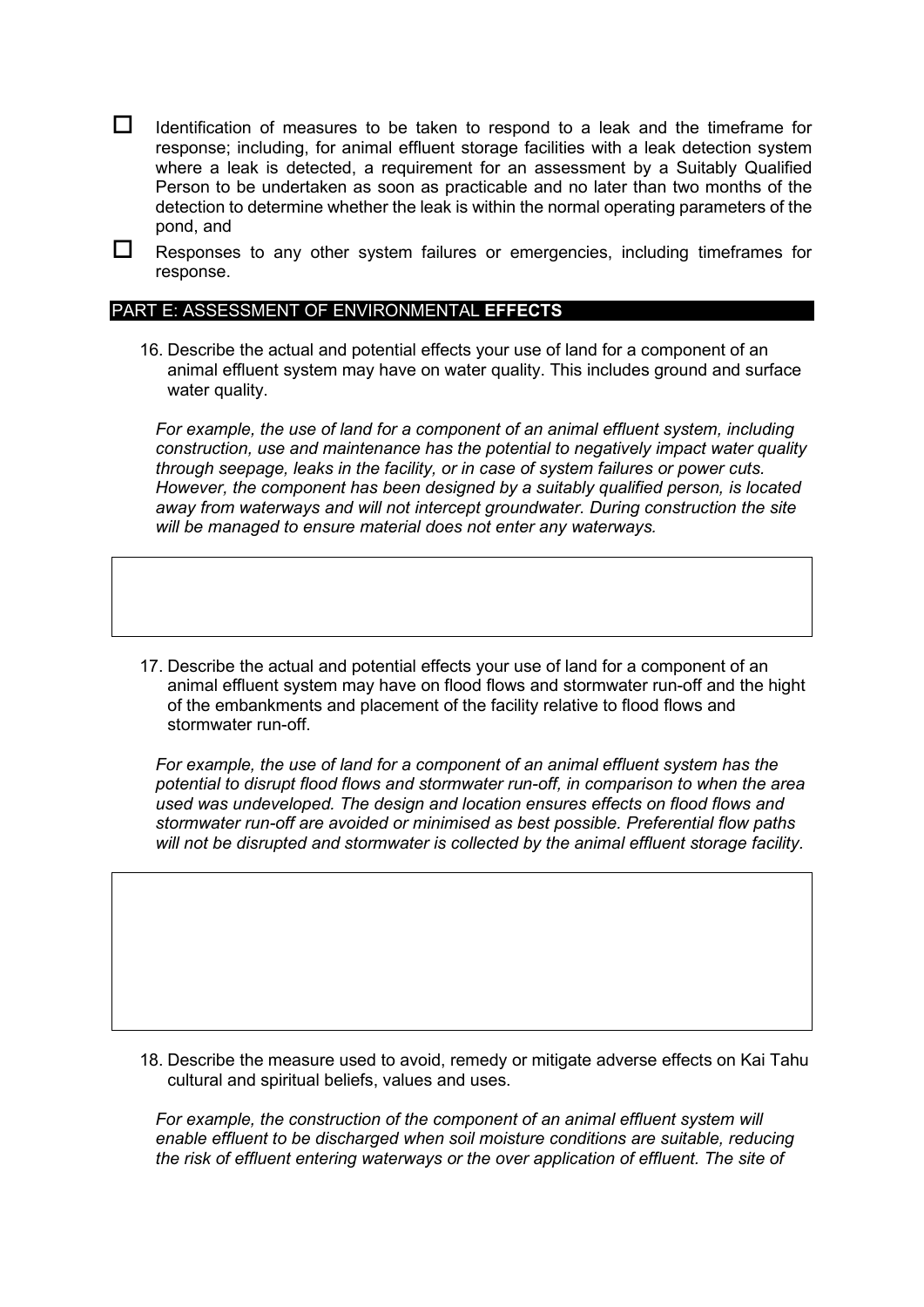*the pond/tank is not close to waterways and there are no wāhi tapu sites or areas of cultural significance in proximity to the construction site.* 

19. Describe the positive effects of your use of land for a component of an animal effluent system

*For example, the construction of the component of an animal effluent system enables the deferring of the discharge of effluent until soil moisture conditions are suitable. The farm also provides for employment for works and contributes to the social wellbeing of the community.*

20. **Only answer this question if you answered question 13 above, otherwise do not do this section.** Describe the cumulative effects of your use of land for a component of an animal effluent system.

Cumulative effects are effects which arise over time, in combination with other effects. While the effects of your activity on its own may be environmentally acceptable, cumulative effects recognise that similar effects over time from many activities may not be acceptable.